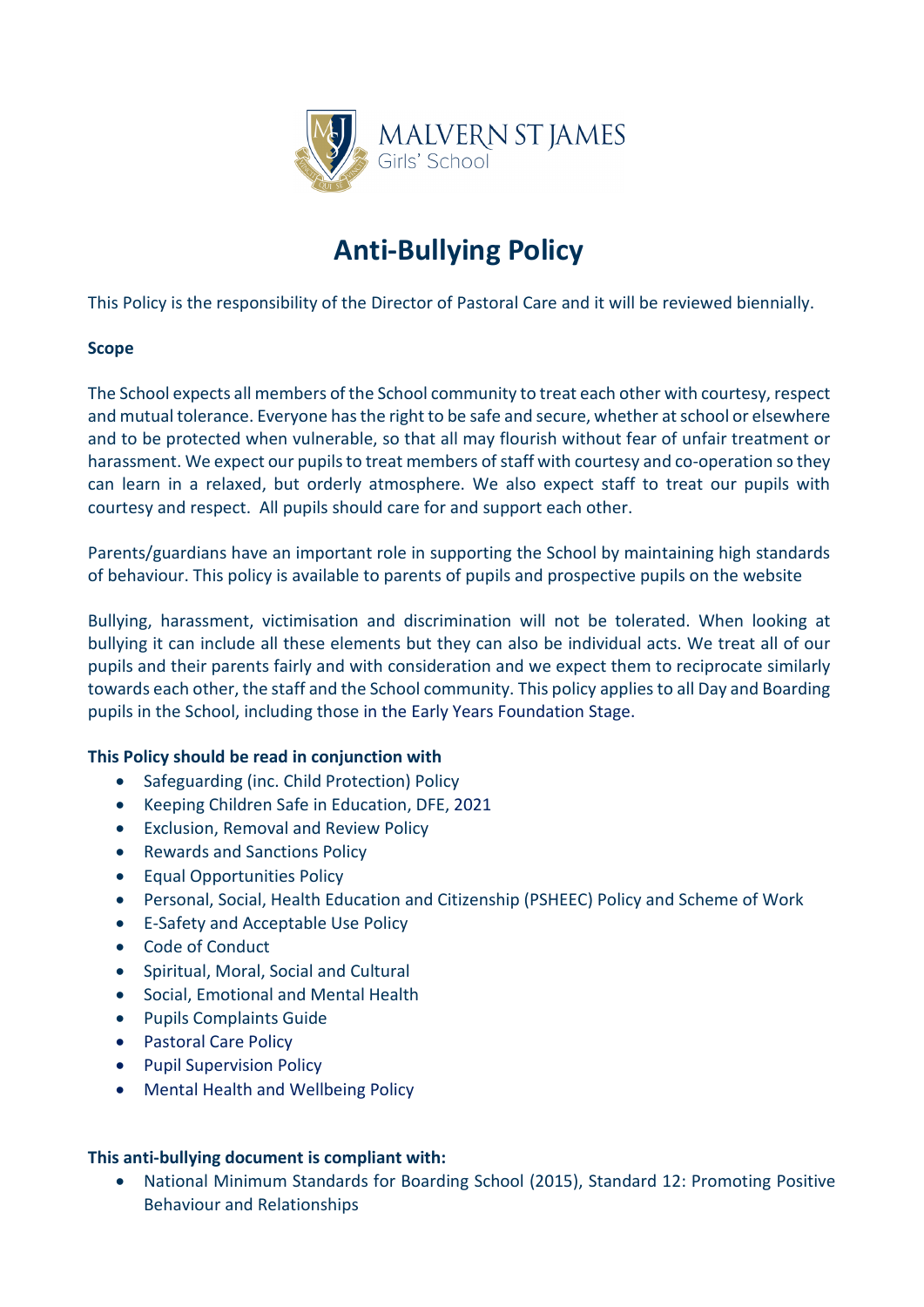- Equality Act, 2010.
- SEND Code of Practice 2014
- DfE Preventing and Tackling bullying advice for Headteachers, staff and governing bodies July 2017

This policy is available on both the School website and Anti-bullying Information for pupils can be found on Teams. It is integral to the Spiritual, Moral, Social and Cultural development of the pupils and the school environment.

The policy of the School is that the bullying of one member of the School by another represents behaviour which is unacceptable, and which will not be tolerated.

The ethos of the School is that all pupils have a right to a safe and nurturing learning environment, free from the stresses of bullying.

It is hoped that incidences of bullying will be minimised by the ethos of mutual support which exists within the School.

The Headmistress and the School Council have a legal duty to encourage within the School community good behaviour and respect for others and to prevent all forms of bullying.

When a new pupil starts at the School, while at the school or a school activity, we take responsibility for her physical, psychological and educational welfare. The focus should not just be on the pupils' educational attainment, but on nurturing their emotional growth and making sure they are safe and that they thrive in a culture of listening and encouragement to a spirit of openness and discussion.

#### **Aims and Objectives**

In line with the DfE Policy, the School Code of Conduct and the Pupil Anti-Bullying Policy, the School aims to:

- ensure that all governors, members of staff, pupils and parents understand what bullying is, what the school policy on bullying is and follow it up when a suspected case of bullying is reported
- raise the awareness of all members of the community to the nature and impact of bullying
- promote a consistent approach towards identifying, challenging and responding to bullying
- educate pupils in range of ways to equip them with social and emotional skills in order to reduce bullying and to be able to counter and deal with incidents
- produce a safe and secure environment where pupils can flourish, where bullying is unacceptable and measures are put in place to reduce its likelihood
- promote an awareness of 'What is Bullying?' and to encourage debate and discussion amongst staff and pupils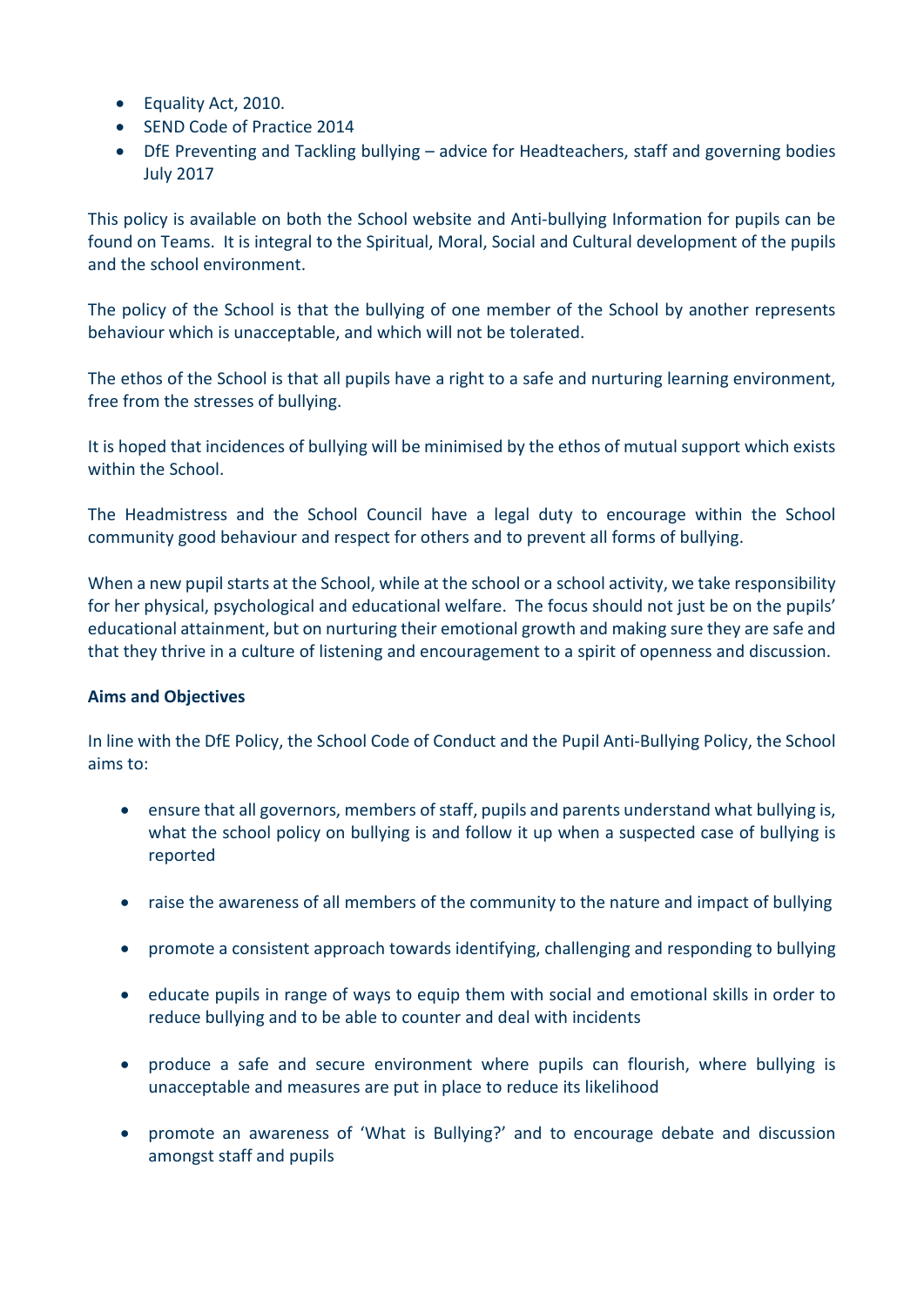- promote an open atmosphere in which victims and witnesses know it is right 'to tell' and feel safe to do so
- ensure pupils are aware that any concerns they have about bullying will be dealt with sensitively and effectively
- help staff, pupils and parents deal with bullying when it occurs.

#### **What do we mean by Bullying?**

#### **Definition of Bullying**

The Department of Education defines bullying as "Behaviour by an individual or group, repeated over time or one significant episode of bullying, that intentionally hurts another individual or group, either physically or emotionally".

Bullying;

- is deliberate
- is hurtful
- can be repeated
- takes advantage of an imbalance of power
- it can be hidden and subtle
- it results in pain and distress to the victim

#### **Types of bullying:**

- Physical -such as hitting, kicking, pushing, humiliating another person, the taking or damaging of another's belongings
- Verbal such as name-calling, put-downs, teasing, cruel comments, writing unkind notes or unpleasant remarks related to race, gender, sexual orientation, disability, intellect or family situation.
- Indirect Emotional manipulation, such as spreading malicious rumours, excluding someone, building negative alliances based on gossip, or deliberately betraying former confidences to humiliate or isolate another pupil
- Prejudice-based bullying bullying behaviour motivated by prejudice based on an individual's actual or perceived identity; it can be based on characteristics unique to a child or young person's identity or circumstance
- Cyberbullying Definition; "Cyber bullying involves the use of information and communication technologies to support deliberate, repeated and hostile behaviour by an individual or group that is intended to harm others" (Belsey, creator of the website: [www.cyberbullying.org\)](https://d.docs.live.net/fda1d326db2eb0de/MSJ/20190523%20GLC/Policies/www.cyberbullying.org). It is an aggressive, intentional act carried out repeatedly over time, often against a victim who cannot easily defend herself.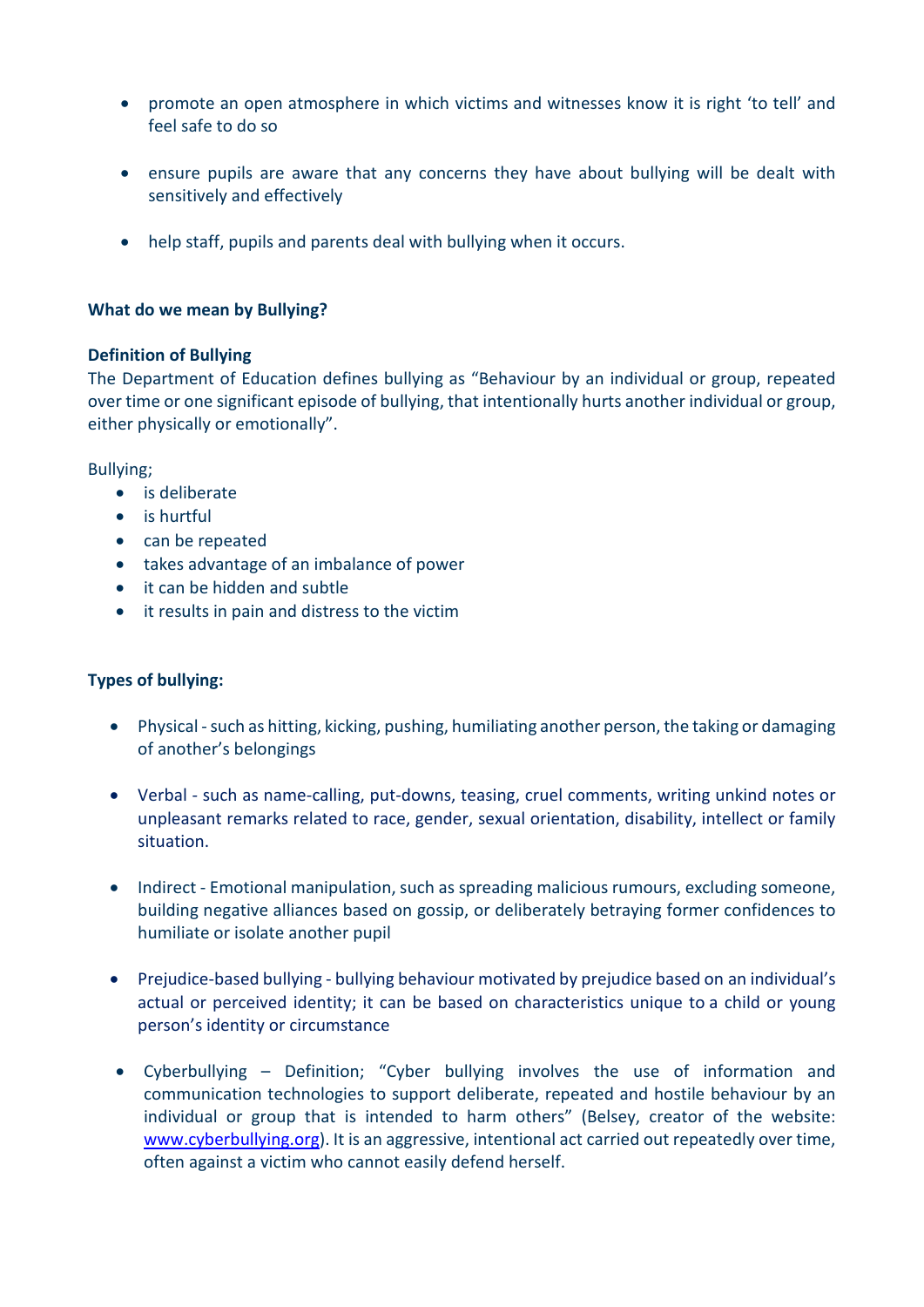Cyberbullying could involve communications by various electronic media, including:

- the sending of malicious text messages or calls and of nude or semi nude images
- using mobile phones camera images to cause distress, fear or humiliation
- posting threatening, abusive, offensive or humiliating material or comments on websites (including blogs, personal websites and social networking sites such as Facebook, Instagram, Twitter or YouTube)
- persistent, unwelcome comments, sent via text or email, calculated to embarrass or upset the victim
- hijacking/cloning e-mail accounts
- deliberate exclusion from online groups or chats

The rapid development of, and widespread access to, technology has provided a new medium for 'virtual' bullying, which can occur in or outside of school. Cyber bullying is a different form of bullying and can happen at all times of the day, with a potentiality bigger audience.

The School has a separate E-Safety and Acceptable Use Policy which deals with cyberbullying. Cyberbullying is the use of information and communications technology (ICT), particularly mobile phones and the internet, deliberately to upset someone else. This issue is covered in more detail in the Policy. It should be noted that cyberbullying that takes place outside school (i.e. not using the school's IT network) will still be subject to this Policy and the School's disciplinary policy where appropriate.

Bullying is not a specific criminal offence but there are criminal laws that apply to harassment and threatening behaviour. Misuse of electronic communications could be a criminal offence, for example it is an offence to send an electronic communication to another person with the intent to cause distress or anxiety, from the school's perspective this would generally be seen as bullying.

Any behaviour that a reasonable bystander would say was intended to hurt or upset the victim is wrong and could constitute bullying, including complicity that may fall short of participating directly in the bullying. It is no justification that the perpetrator says or believes that the victim is not upset or hurt by his or her actions or words.

Much bullying is performed in subtle ways, which are not easy to detect; a bully can use a simple look, word or gesture to a victim to signal an intended threat or insult. Some pupils are adept at changing a bullying situation into an apparently harmless one when an adult approaches. This makes it all the more important for the victim or another pupil to be able to come forward to report bullying, and for staff and parents to be alert to symptoms of bullying.

Bullying is always hurtful to the victim and damaging to the whole school community. Anyone and everyone who is involved in or witnesses bullying is affected by it. It can cause great distress, unhappiness and psychological damage and at its worst lead to suicide. It can also be a criminal offence, for example if the behaviour amounts to harassment or threatening behaviour.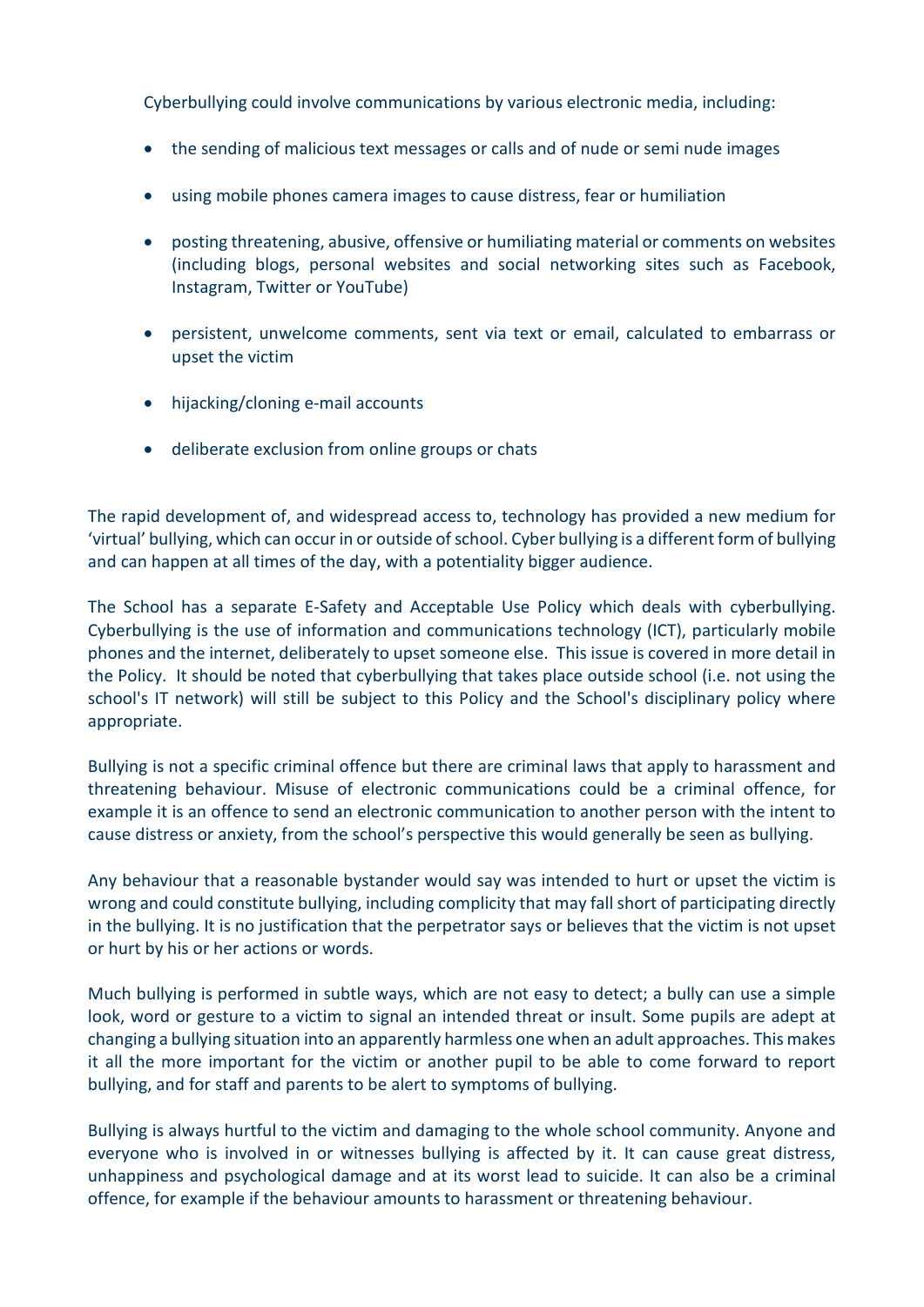How does bullying differ from teasing or friendship difficulties?

Sometimes pupils can feel hurt or upset because they have been teased or have fallen out with a friend. This could be considered as unkind or thoughtless but is not the same as bullying.

Staff are ready to help and support pupils who have fallen out with friends, but such situations will not be treated in the same way as a case of bullying. However, the strategies we use may be similar because we acknowledge that over a period of time the impact on the pupil may be the same, and the situation could become bullying if it escalates.

#### **Peer on Peer Abuse**

Children can abuse other children, which is referred to as peer-on-peer abuse and can take many forms which include, but is not limited to, bullying (including cyber bullying; 'banter'; sexual violence and sexual harassment; physical abuse such as hitting, kicking, shaking, biting, hair pulling, or otherwise causing physical harm; the sending of nude or semi-nude images and initiating/hazing (initiation ceremonies) type violence and rituals.

#### **The School's Response to Bullying**

At Malvern St James, we always treat bullying very seriously. It conflicts sharply with the School's social and moral principles and potentially with its policy on equal opportunities and it will not be tolerated.

We endeavour to create an ethos of good behaviour where pupils treat one another and the School staff with respect because they know this is the correct way to behave. Values of respect for staff and other pupils, an understanding of the value of education, and a clear understanding of how our actions affect others permeate the whole school environment and are reinforced by staff and older pupils.

Bullying is serious. It can cause psychological damage and even lead to suicide. Although bullying is not a specific criminal offence, it may be covered by criminal laws which apply to harassment and threatening behaviour. We recognise that bullying can become a safeguarding issue if not dealt with effectively.

Bullying wherever it occurs, whether within the school or outside the school's premises, will not be tolerated.

#### **Signs of Bullying**

Staff need to be alert to the signs that bullying may be taking place.

Changes in behaviour that may indicate a pupil is being bullied include:

- displays of excessive anxiety, becoming withdrawn or unusually quiet
- failure to produce work or producing unusually bad work or work that appears to have been copied, interfered with, or spoilt by others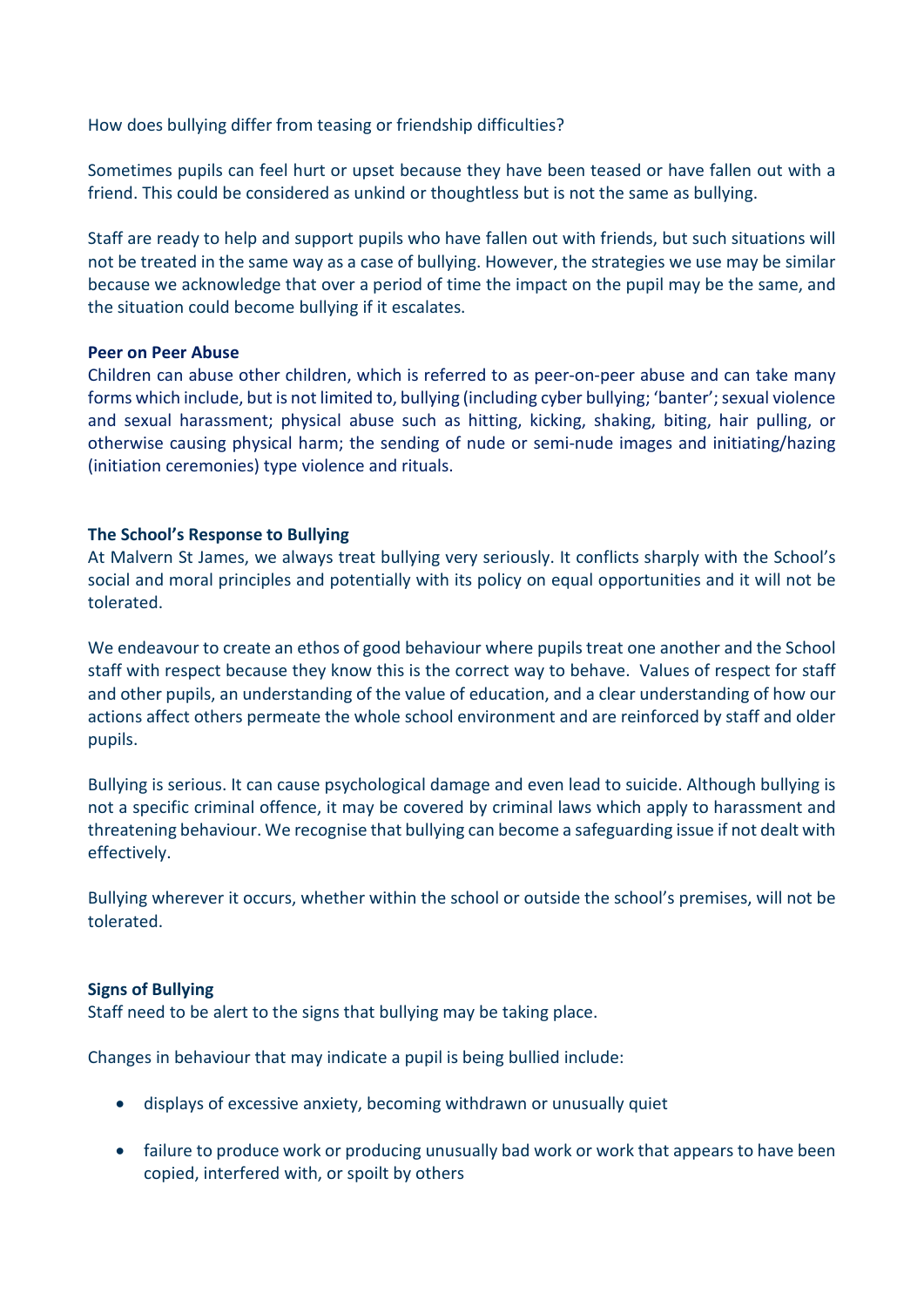- bags, books, money and belongings suddenly go "missing", or are damaged;
- being laughed at by others or appearing embarrassed when asked a question in class, or awkward when working in small groups in class
- displaying repressed body language and poor eye contact
- inability to concentrate
- frequent visits to the Health Centre and Wellbeing Centre with symptoms which may relate to stress or anxiety such as stomach pains or headaches
- difficulty in sleeping or experiencing nightmares
- frequent absence, erratic attendance, late arrival to class, staying behind after lessons
- unwillingness to attend school
- clinging to adults, reluctance to go into the playground or to go home
- unexplained cuts and bruises
- diminished levels of self-confidence
- change to established habits e.g. giving up Music lessons, change to vocabulary
- talking of self-harming, running away from home or school or suicide

On their own, any of the above may be caused by another reason, trivial or serious, and not indicate bullying, but repetition or a combination of even a few of these signs might be a reason to suspect it and should be investigated.

Any pupils who are involved in an incident of bullying should be supported through the School's pastoral system; similarly, pupils who are aggressive towards others, either physically or verbally should receive targeted support to address their behaviours. The School's pastoral system encompasses the Designated Safeguarding Lead, Director of Boarding, Heads of Year, Form Tutors, House Staff, Medical Staff, the Chaplain, the Director of Pastoral Care and the Headmistress.

#### **Preventative Measures**

We aim to prevent bullying by fostering a whole school ethos of good behaviour, mutual respect, and consideration. We aim to create a safe, happy, and inclusive environment for learning, and encourage pupils to value diversity and difference, protect the vulnerable, and appreciate how their actions might affect others

#### **Pupils**

• Being bullied is not your fault – nobody ever deserves to be bullied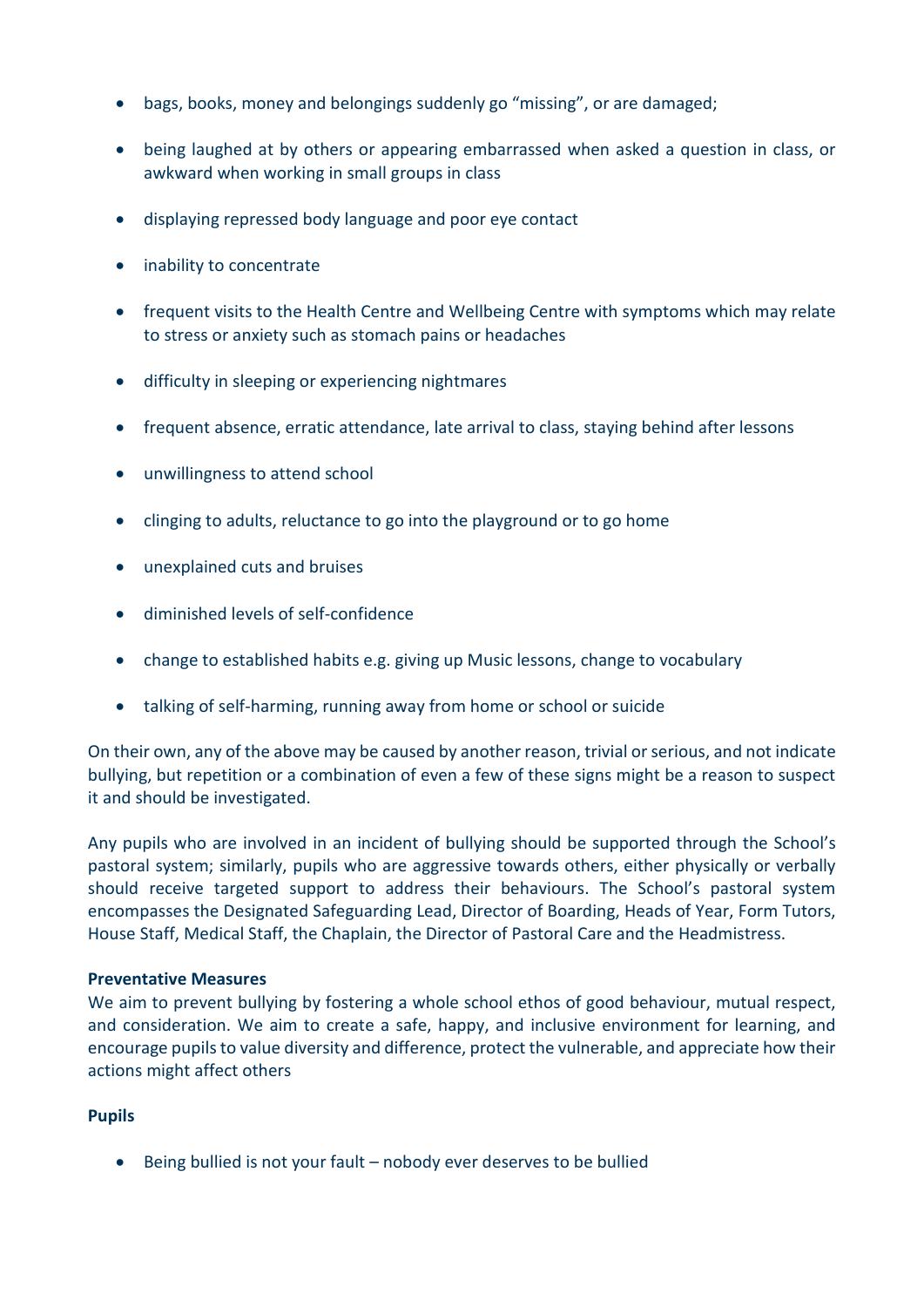- Making it clear to all that there are effective procedures for reporting, investigating and tackling bullying
- Making it clear to all that incidents of cyberbullying or bullying of any kind that occur off the school premises but have an impact on the classroom environment or relationships between pupils will be pursued with the same seriousness as bullying occurring within school
- All pupils receive a presentation on the Anti-Bullying Policy at the start of the academic year, which is tailored to their age group. These presentations can be found on Firefly. Information on anti-bullying is also included in the' Welcome Guide. They are told what to do if they encounter bullying. Pupils are made aware that bullying is viewed by the school, as a serious offence and that sanctions of appropriate severity will be imposed on those who bully.
- A team of trained Anti-Bullying Ambassadors are available for pupils to talk to about bullying issues. Training takes place biennially.
- Making pupils aware that by being a by-stander and watching bullying take place and not acting on it by informing an adult can also be treated in the same way as bullying and a sanction may be actioned.
- Pupils have worked together to produce an Anti-Bullying Charter which can be found on Firefly.
- All pupils are encouraged to tell a member of staff if they know or suspect bullying is taking place. Advice on where pupils can seek help is displayed around the school on the noticeboards and in the boarding houses.
- Developing pupils' social skills, confidence, resilience and self-esteem; and defining the value of assertiveness in relationships as opposed to aggression, whether direct or indirect.
- 'Pupil voice' is very important to us. Pupils have the opportunity to have their say in the Pupil Council, Boarding Council and the International Council meetings and the Anti-Bullying Ambassadors.
- Making it as easy as possible for pupils who are being bullied to talk to someone they trust and get help confidentially.
- We use assemblies to explain the School's Anti-Bullying Policy. Our PSHEEC programme is structured to give pupils an awareness of their social and moral responsibilities as they progress through the school. The programme is structured to enforce messages about community involvement and taking care of each other.
- The School celebrates Anti-Bullying Week to raise awareness of bullying issues, facilitating whole school and form time activities.
- Other lessons, particularly RS, English and Drama highlight the issue of bullying and reinforce this message by developing social skills and by teaching moral and spiritual values that show bullying to be unacceptable.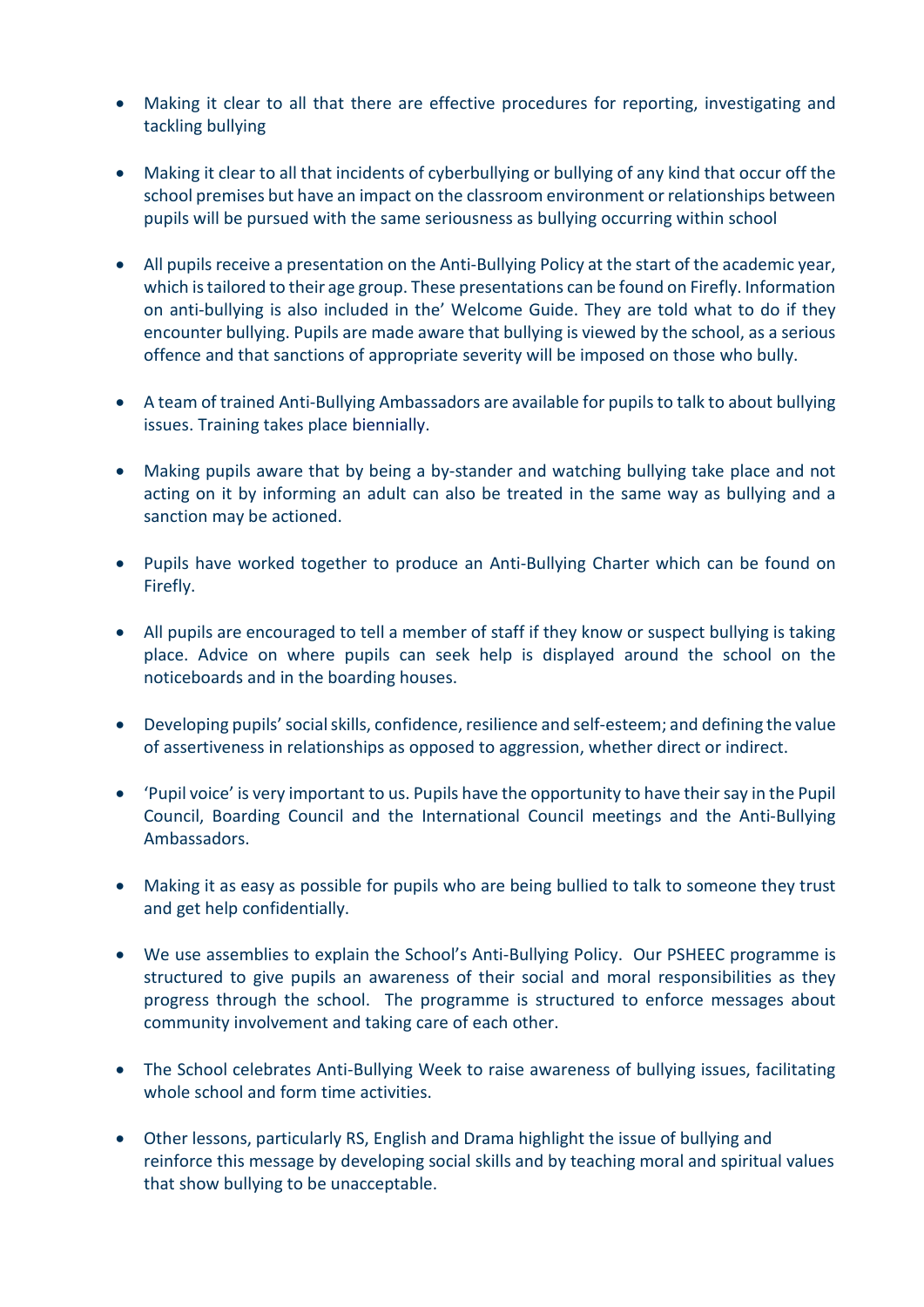- Details of confidential helplines and websites connecting to external specialists, such as Childline 0800 1111, Samaritans: 08457 909090 Kidscape: 20 7730 3300 can be found on Year Group and House noticeboards.
- We provide leadership training to our Prefect Team which specifically covers the importance of offering support and assistance to younger and to vulnerable pupils.
- Ensuring all pupils sign up to the school's Acceptable Use agreements, which make it clear that cyberbullying is unacceptable. This message is regularly reinforced in lessons, assemblies and form time. The school also makes more detailed information on how to deal with cyberbullying available to pupils and parents.

#### **Staff**

- Form a strong pastoral team dedicated to pupil welfare and experienced in dealing with bullying issues. All our staff are trained in recognising and responding to bullying and staff awareness is raised through regular discussion of pupil issues in pastoral meetings. Action is taken to reduce the risk of bullying where and when it is known to be most likely to occur. The member of staff with overall responsibility for anti-bullying work is the Director of Pastoral Care.
- Staff are made aware of the School's Anti-Bullying Policy and procedures through training and induction programme. All staff must be aware of the principles of the Policy, their legal responsibilities, actions to be taken to resolve and to prevent problems and sources for further support.
- Staff need to be aware of areas of the School where bullying might take place, be sensitive to the times and situations when it might occur, and always keep a watchful eye.
- Bullying can take place discreetly in classroom situations, teachers should be observant and act firmly and swiftly if they suspect or find evidence of bullying. Staff should be punctual and keep to published lesson times.
- Family-style dining at mealtimes necessitates an active staff presence and engagement to foster an inclusive community.
- Staff must make pupils aware of whom they can talk to in confidence and that information will be acted upon discreetly and sensitively.
- Opportunities should be taken in the delivery of PSHEEC, and as appropriate in assemblies, to explain the School's Anti-bullying policy. Staff may also make use of opportune moments in lessons and activities to reinforce this message.
- Staff should be on the alert for any changes in a girl's behaviour that indicate she may be being bullied.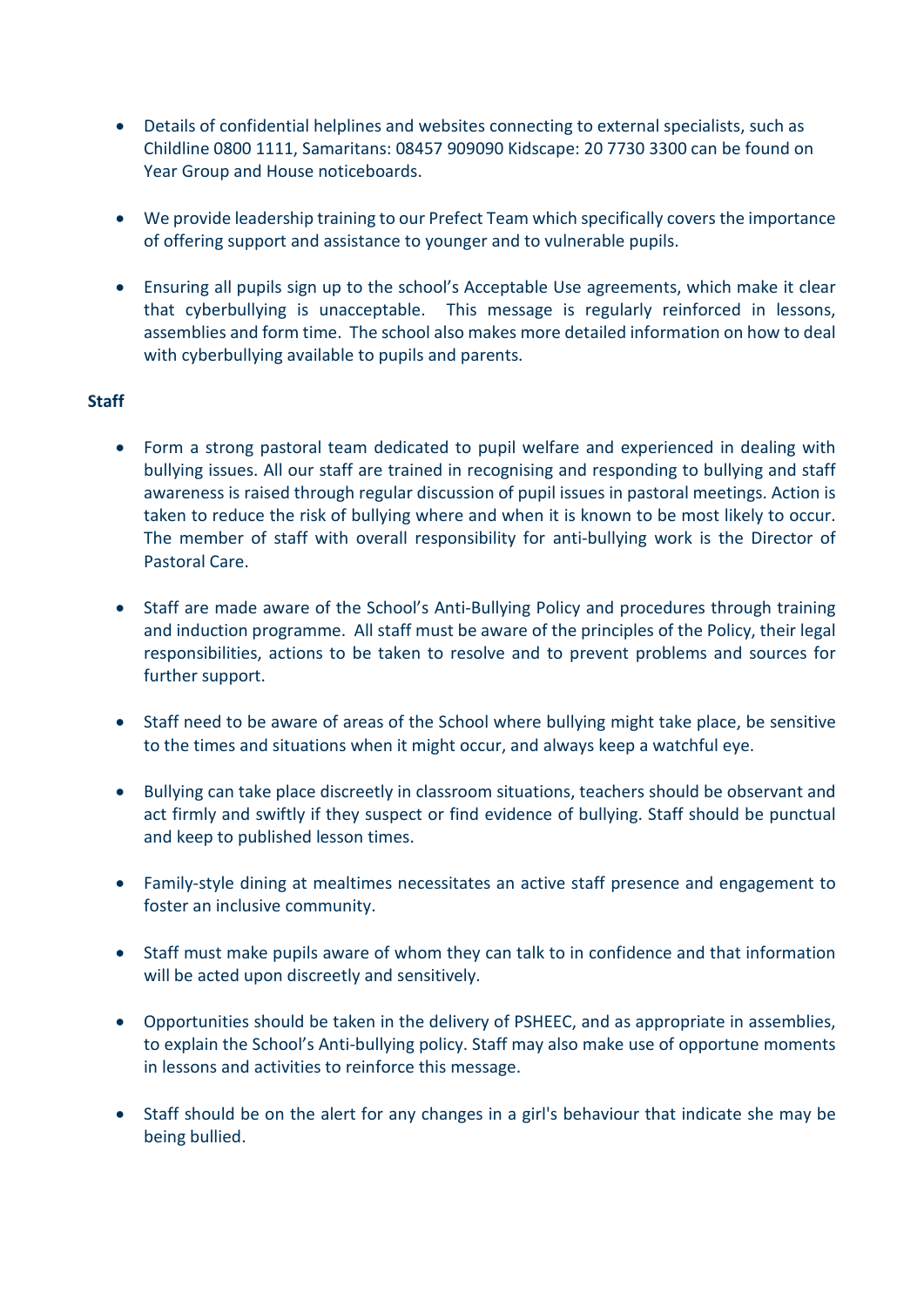- Staff are always on duty at times when the pupils are not in lessons and must be proactive and vigilant about their responsibility to ensure a safe environment for the pupils.
- All reported incidents must be recorded on CPOMS, all details must be included.
- The homely environment of the boarding houses fosters positive relationships and enables, friendly discussion of matters of concern to the individual girl. We encourage good communication between the House Staff and parents/guardians.
- We conduct an annual online anonymous anti-bullying questionnaire. This enables us to assess how effectively our policies and procedures are working. Results are discussed with pupils and conveyed back to the staff and actions are put into place, as a result of the findings.
- We take account of developments in technology, by annually evaluating and reviewing the 'Acceptable Use' Policy.
- Anti-Bullying Week leads to heightened consciousness of pupils and staff through posters, discussions in form time and assemblies.
- Working in line with national guidance, and the requirements of our regulatory bodies.

The School's Rewards, Behaviour and Sanctions and Exclusion, Removal and Review policies recognise bullying as a serious offence and make provision for the application of strong sanctions.

#### **Working with Parents**

Throughout a case of reported bullying, good communication is vital. We encourage good communication between staff and parents / guardians and we will always make contact if we have concerns about a pupil's well-being.

Parents of affected pupils may become upset and protective on behalf of their child. They may feel vulnerable and defensive when they find out.

All forms of bullying should normally be reported to parents, even if it is to inform them of what has happened and that we have taken action.

- Staff must make clear to parents of affected pupils, the actions we are taking, why we are taking them and what they can do to help to re-enforce our actions.
- We encourage parents to contact us immediately if they have any suspicion of bullying either on behalf of their own children or because of rumours about others.
- Parents and pupils are made aware of our Complaints procedure, if they feel their concerns about bullying are not being addressed properly.

We welcome feedback from parents/guardians on the effectiveness of our preventative measures and all other aspects and results of this Anti-Bullying Policy.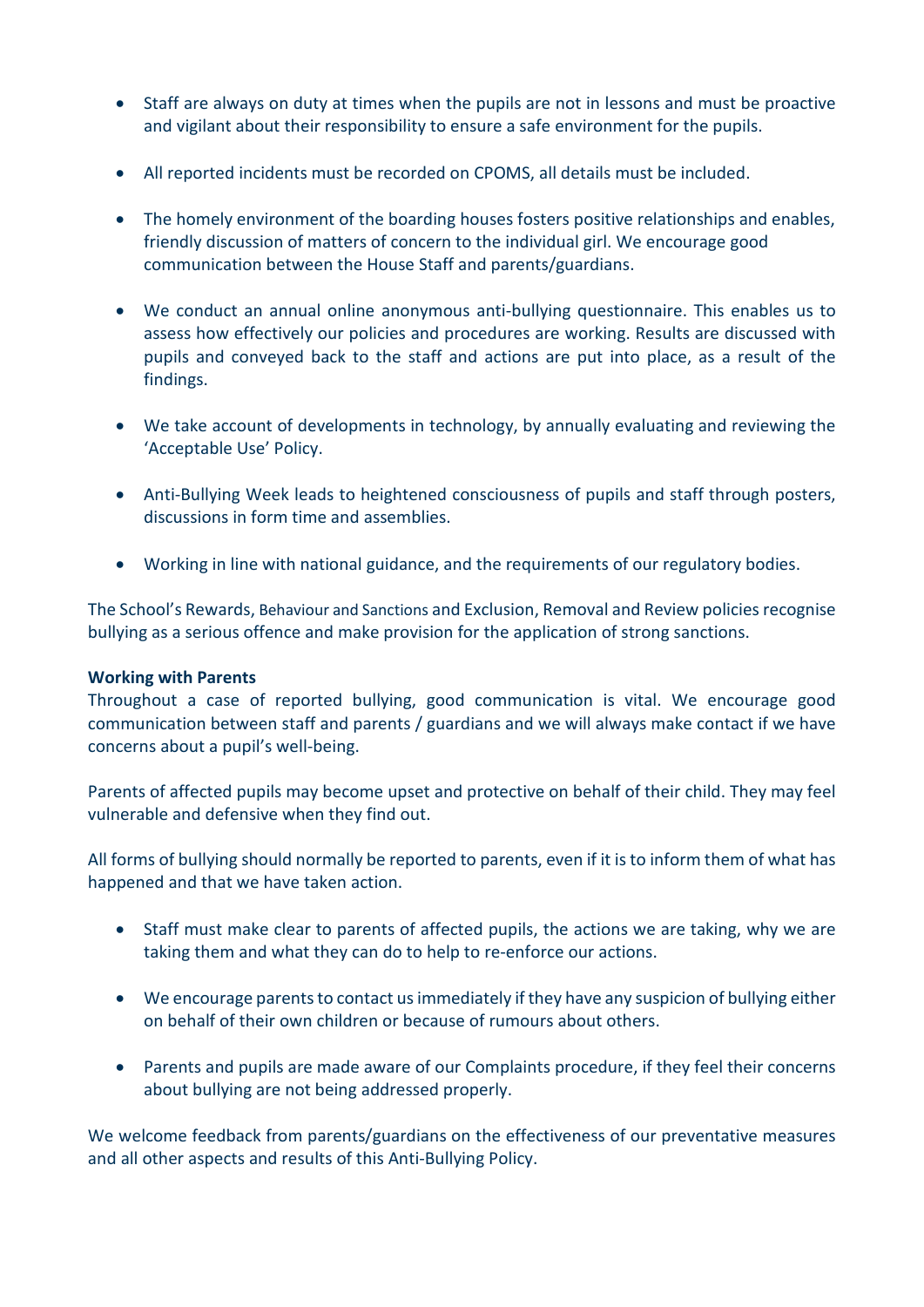#### **Cyberbullying – Preventative Measures**

For the prevention of cyberbullying, in addition to the measures described above, Malvern St James:

- Expects all pupils to adhere to the School's Acceptable Use and E-Safety policies. Certain sites are blocked by our filtering system and our IT Department monitors pupil usage.
- May impose disciplinary sanctions for the misuse or attempted misuse of the internet.
- Issues all pupils with their own personal school email address. Access to all social media and personal email sites is not allowed from school computers or using the school Wi-Fi network.
- Offers guidance on the safe use of social networking sites and cyberbullying in PSHEEC and ICT lessons, which covers blocking, removing contacts from 'friend' lists and sharing personal data.
- Offers guidance on keeping names, addresses, passwords, mobile phone numbers and other personal details safe.
- Allows mobile phones to be used in lessons, only with the permission of the teacher and only for subject-related internet search. Please refer to mobile phone policy on Firefly.

#### **The Duties and Responsibilities of the School**

The Headmistress, all staff, volunteers and School Council Members have a duty to:

- Encourage good behaviour and respect for others within the School community.
- Aim to prevent bullying within the community, this also includes outside of school when reported.

When a new pupil starts at the School, it takes responsibility for her physiological and educational welfare. The focus should not just be on the pupil's educational attainment but on nurturing their emotional growth and making sure they are safe.

The School has a clear Rewards and Sanctions Policy in which intolerance of bullying and harassment is promoted. In addition, it has a clear Anti-Bullying Policy (biennially reviewed by the School Council) understood by staff and pupils and available to parents.

The School has the right, and duty, to investigate incidents of bullying involving our pupils which take place outside school hours, including school visits and trips. The School has the right to take disciplinary measures in respect of such acts.

#### **EYFS Children**

At Malvern St James, our youngest pupils are encouraged to behave towards each other with kindness and consideration. They are encouraged to learn to look after their own possessions and to respect others' possessions. We expect them to be honest, helpful and polite, and to work hard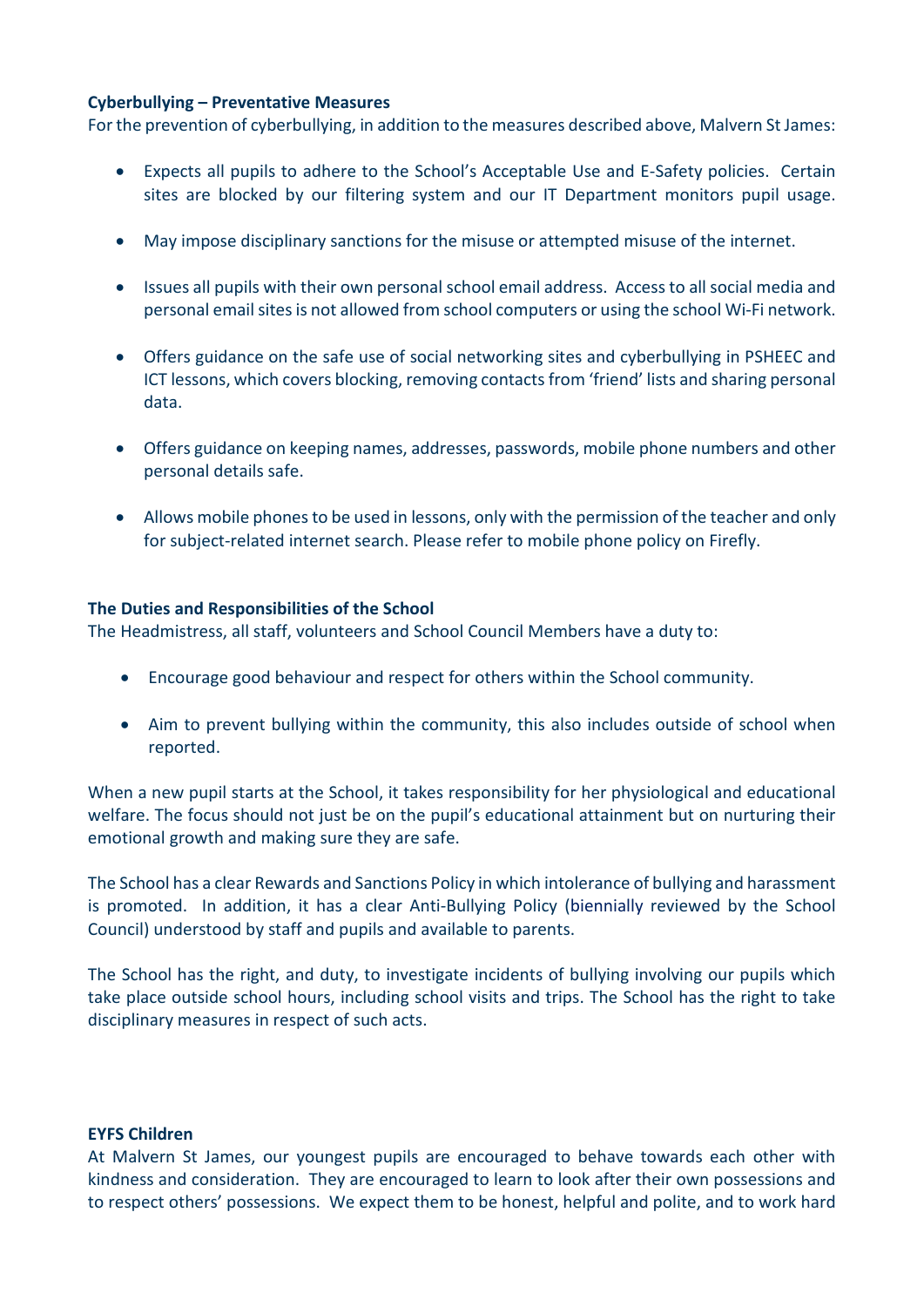and to listen to others. They are taught to respect everyone and learn to value differences and diversity.

We explain to children why some forms of behaviour are unacceptable and hurtful to others. We manage the situation by talking to the pupil and explaining the inappropriateness of a particular action; in some cases, a sanction may be imposed.

Parents are always informed when any sanction is imposed. In cases of repeated incidences of hurtful or inappropriate behaviour parents will be invited into the School to discuss the situation.

#### **Safeguarding Children and Young People**

Under the Children Act 1989 a bullying incident should be addressed as a child protection concern where there is 'reasonable cause to suspect that a child is suffering, or is likely to suffer, significant harm'. Where this is the case, the School Designated Safeguarding person should report their concerns to their local authority children's social care. Even where safeguarding is not considered to be an issue, schools may need to draw on a range of external services to support the pupil who is experiencing bullying, or to tackle any underlying issue which has contributed to a child engaging in bullying.

#### **Criminal Law**

Although bullying in itself is not a specific criminal offence in the UK, it is important to bear in mind that some types of harassing or threatening behaviour – or communications – could be a criminal offence, for example under the Protection from Harassment Act 1997, the Malicious Communications Act 1988, the Communications Act 2003 and the Public Order Act 1986.

#### **Procedures for Staff when dealing with alleged bullying**

All instances of reported bullying are taken seriously. Each case must be responded to swiftly, efficiently and appropriately. Pupils must be confident that reported bullying will be investigated and taken seriously.

If bullying of one pupil by another is suspected, the member of staff must inform the relevant people:

- Head of Year
- Designated Safeguarding Lead
- Director of Pastoral Care
- House Staff
- Director of Boarding

The Head of Year (HOY)/ Housemistress / Director of Boarding will work with the Director of Pastoral Care, and where necessary the Designated Safeguarding Lead, to investigate the suspected bullying and aim to establish the facts. A written report of the incident/s will be taken and recorded on CPOMS.

#### **The report must include:**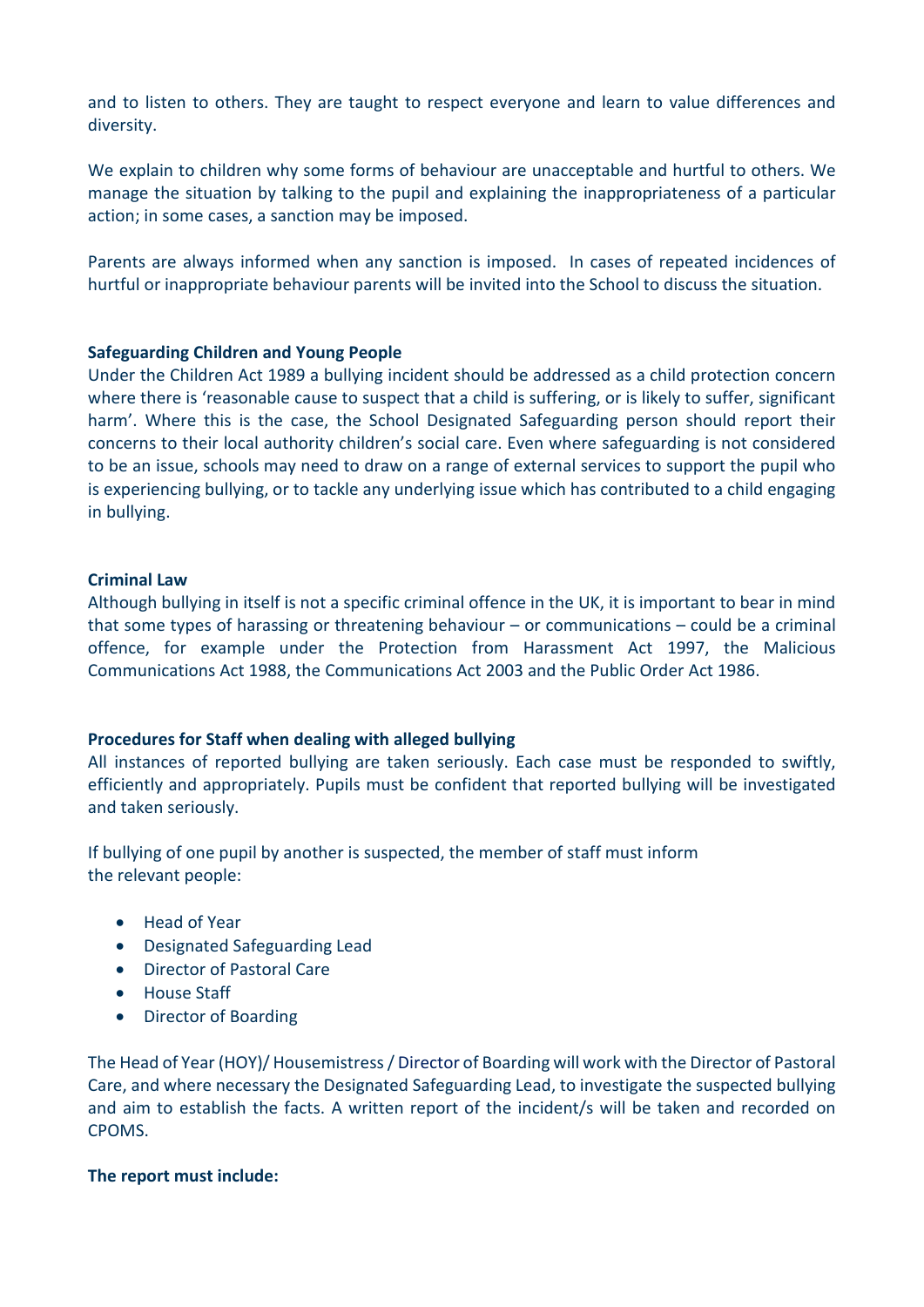- who is being bullied and by whom
- exactly what has happened
- all the people who are involved victim, bully and bystanders
- how often this has happened
- where and when it happened
- any action which has been taken already
- further action to be taken.

It is important to talk and listen to all of the pupils involved in the incident and take considerable time in fact-finding and reaching a resolution. If there is imminent danger to a girl, instant action must be taken.

For all incidents of alleged bullying:

- The relevant member of staff will speak to all pupils concerned. They will be interviewed individually and may be asked to write an account of events or notes will be taken during the meeting by the member of staff. This meeting is informal and parents are not invited to attend.
- The Headmistress must be informed.

If bullying is confirmed, the following steps are actioned

- Reassurance, support and strategies will be put in place to help all involved, working towards reconciliation where possible.
- Bully and victim will be encouraged to understand each other's feelings and points of view in order to take a solution focused approach.
- Guidance is given to the bully so that they understand the effects of their actions
- The incident must be recorded on CPOMS by the member of staff who has investigated the incident, and in the Bullying Log by the Director of Pastoral Care.
- Pupils may be unaware of the effect of their actions or may be experiencing difficulties which may manifest themselves in aggressive behaviour. Corrective measures will be talked through with an individual.
- The parents/guardians of all parties must be informed and invited into school to discuss the matter. Where appropriate, bullies will be sanctioned through withdrawal of privileges and possible participation in Community Service, if appropriate. Temporary exclusion may be implemented and in extreme cases they may be asked to remove their daughter from the **School**
- Incidents of suspected bullying may be brought to the attention of the staff by parents. Staff should refer this to the HOY as appropriate who will put in motion the steps outlined above and will keep in contact with parents at all stages, either personally or through the relevant Tutor or Housemistress.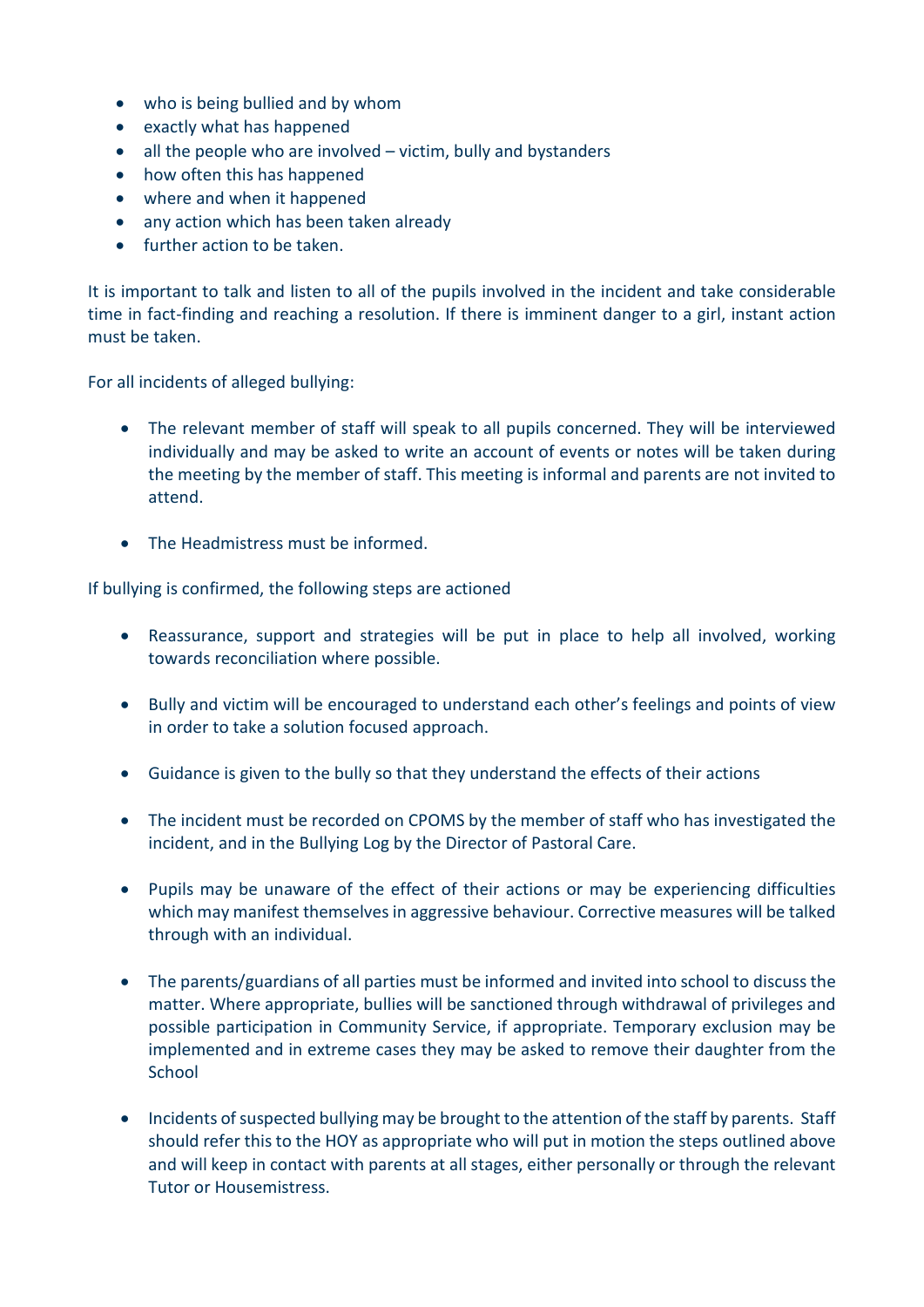• A bullying incident will be regarded as a child protection concern when there is 'reasonable cause to suspect that a child is suffering, or is likely to suffer, significant harm' (Children Act 1989). Where this is the case, after the Headmistress has been involved, it should be necessary to make a report to the Social Services and in certain cases the police.

Our aim is a successful outcome for all concerned.

#### **Sanctions**

Where pupils do not respond to the measures put in place to resolve the issue it will be necessary to use the sanctions outlined in the school's behaviour policy. Any sanctions imposed will be fair, proportionate and reasonable, take account of any special educational needs or disabilities that pupils may have, and consider the needs of vulnerable pupils.

If there is a disclosure about peer on peer abuse all of the pupils involved, whether perpetrator or victim, will be treated as being 'at risk'.

In serious cases it may be necessary to make a report to the Police or Social Services. However, it is the policy of the School to attempt to resolve such issues internally, unless the matter is of such gravity that a criminal prosecution is likely.

Cases of severe or persistent bullying may lead to fixed term or permanent exclusion.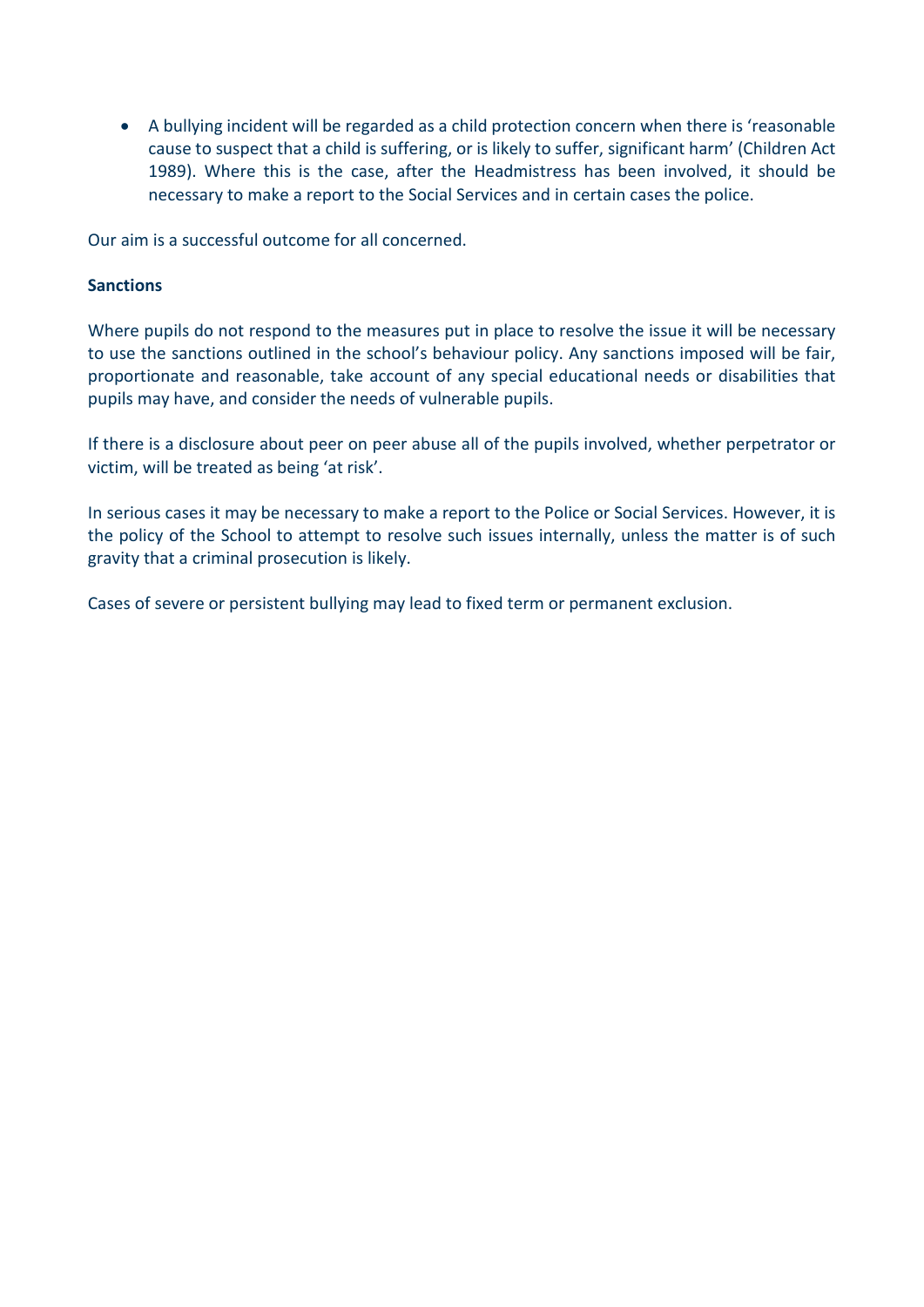

# MSJ's Anti-Bullying Charter

# At MSJ we …

- are approachable ...we aim to foster a friendly environment where we all feel safe
- build confidence and resilience … we should all be proud of who we are
- do not discriminate … we embrace who we are, our different cultures and backgrounds
- listen to and respect each other
- speak up when we feel something is wrong
- support every member of our community
- we report bullying when we see it or know about it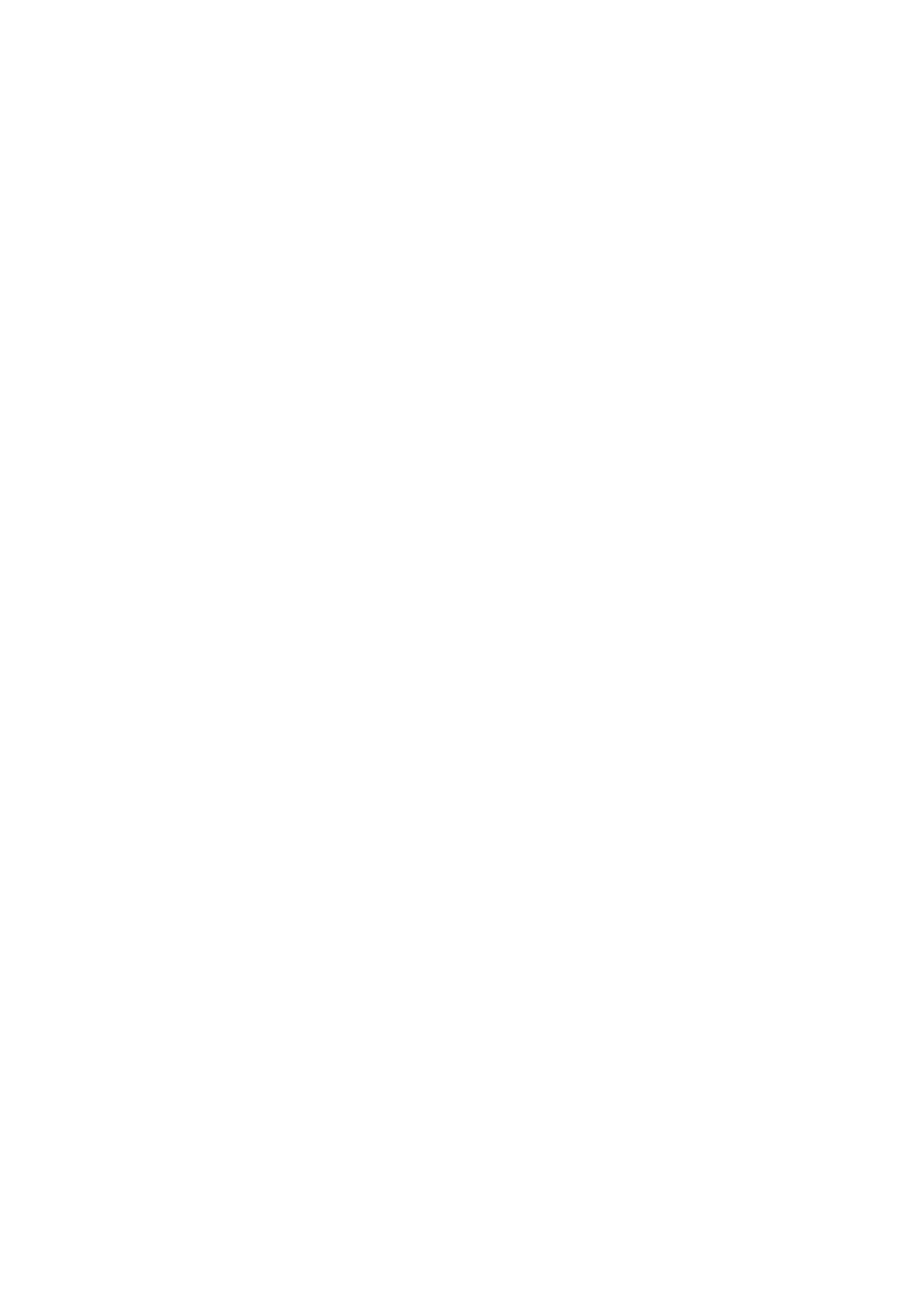

### **Anti-Bullying Policy: Information for Pupils**

This information can be found on Firefly. It is also in the Welcome Guides for pupils.

The policy of the School is that the bullying of one member of the school by another represents behaviour which is unacceptable and which will not be tolerated. The ethos of the School is that individuals have a right to a safe and nurturing learning environment, free from the stresses of bullying.

Bullying;

- is deliberate
- is hurtful
- can be repeated
- takes advantage of an imbalance of power

Bullying may take several forms:

- physical acts (such as hitting, kicking, the taking or damaging of another's belongings);
- verbal abuse (such as name calling, offensive remarks including any of a sexual or homophobic nature and any made regarding race, religion, culture, sex, sexual orientation or disability);
- indirect -such as the spreading of stories, exclusion;
- cyberbullying (such as the sending of malicious or humiliating texts, photographs, emails or social media comment).

#### **Aims and Objectives**

The aim of the School is to:

- raise the awareness of all members of the community to the various forms, nature and impact of bullying
- promote a consistent approach towards identifying, challenging and responding to bullying
- educate pupils in ways of preventing, identifying and dealing with incidents
- produce a safe and secure environment where pupils can flourish, where bullying is unacceptable and measures are put in place to reduce its likelihood.
- promote an awareness of 'What is Bullying?' and to encourage debate and discussion amongst staff and pupils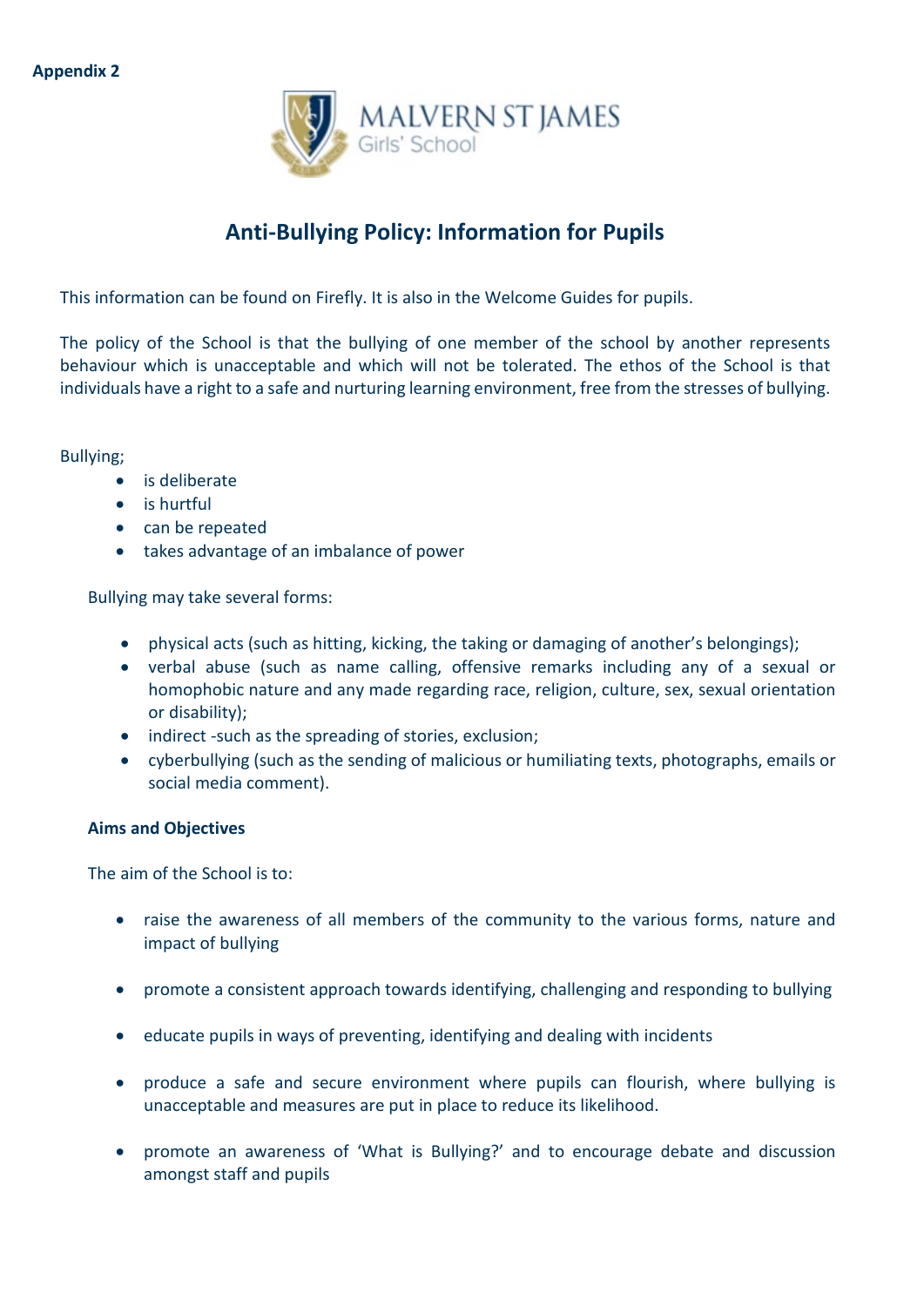- to listen to pupils and to take seriously what they tell us about bullying
- to ensure pupils are aware that any concerns they have about bullying will be dealt with sensitively and effectively

#### **Who Are Bullies? Who Are Victims?**

Anyone can be a bully or a victim.

If you are being bullied you need help.

If you are a bully you need help.

#### **If you feel you are being bullied, the following strategies could help you.**

- 1. Try to be assertive. Explain to the bully that her words /actions are upsetting; she may not be aware of this. However, if the bullying continues, try not to show your feelings.
- 2. Walk away quickly and confidently, even if you do not feel that way inside. Do not become involved in arguing.
- 3. The bully will not stop if she thinks that she can get away with such behaviour. Discuss the problem with your friends, and if you think it is serious, tell a member of staff, a senior girl, or get your friends to tell them on your behalf. Do not be afraid to do this.
- 4. Be proud of who you are.
- 5. Tell your parents.

#### **What will happen once you have spoken to a member of staff?**

- 1. You, as the victim will be interviewed by the appropriate member of staff, this could be your Form Tutor, your HOY or a member of your House staff. You will be asked to describe and write an immediate account of events. The process for dealing with bullying will be clearly explained to you.
- 2. You will be given the opportunity to discuss your own reactions and behaviour towards the bully.
- 3. The relevant member of staff will then interview the alleged bully and any other pupils involved, either as bystanders or participators, individually. They will also be asked to write an immediate account of events. The process of dealing with bullying will be clearly explained to them.
- 4. Support and advice will be given to all pupils involved.
- 5. Details of the incident will be recorded on the School system CPOMS and then archived, until those involved reach the age of 25 years old.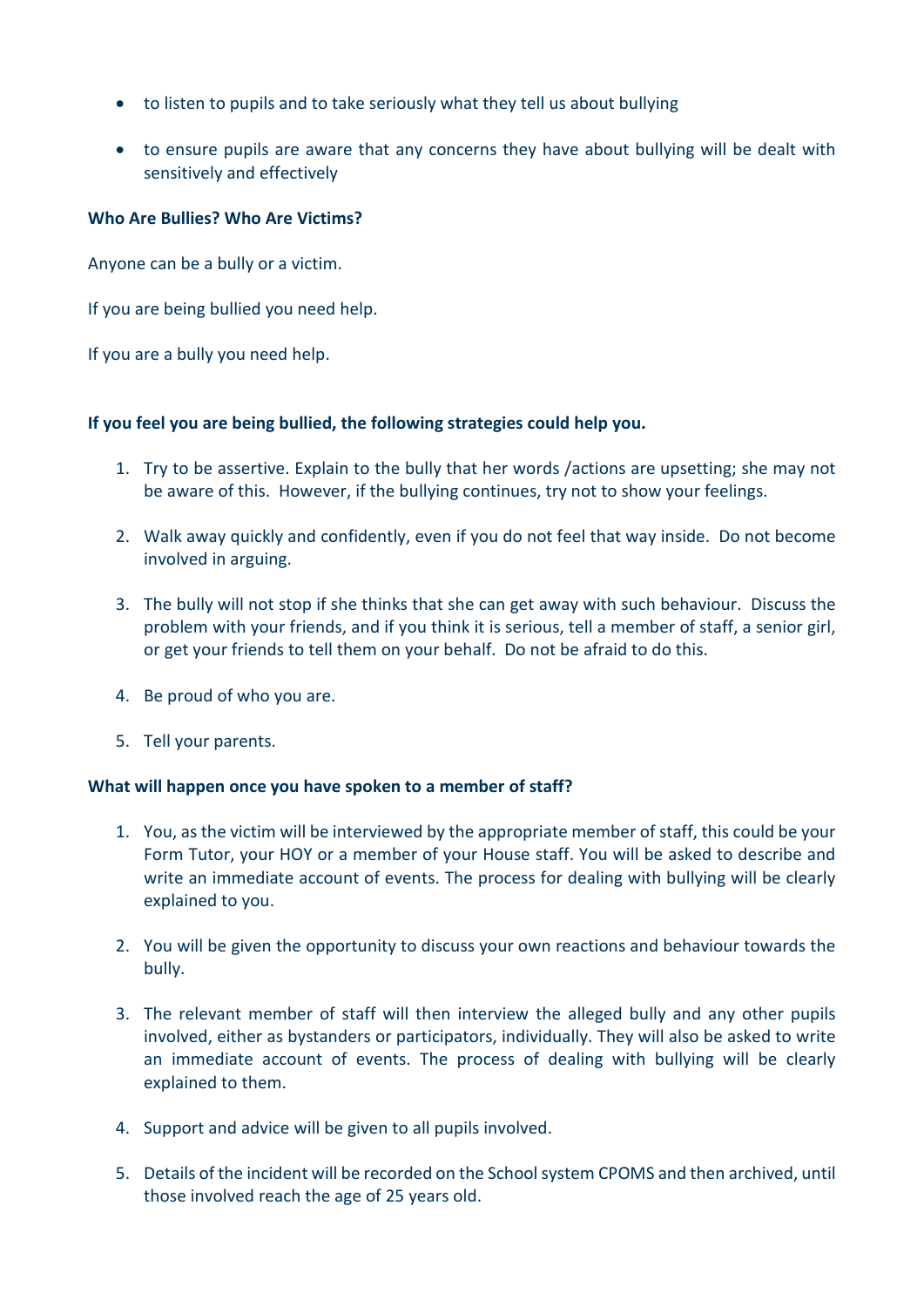- 6. Parents of all pupils involved will be contacted and a meeting may be arranged if deemed appropriate by the HOY and the Director of Pastoral Care.
- 7. If it is decided that it is not to be labelled a bullying incident, the matter will be dealt with under the School's Behaviour and Sanctions Policy
- 8. The Form Tutor/HOY/Director of Pastoral Care will continue to monitor the situation.

#### **You can help to stop bullying**

- Talk to a member of staff, so that the school can take steps to help the victim
- Stand up for them studies show that one of the most effective ways of stopping bullying is for fellow pupils to show their support for the victim
- Be sceptical about rumours concerning other pupils. Don't add to them. Put yourself in the position of the person targeted
- Don't be drawn into simply standing by. Many perpetrators will not persist in bullying unless they have an audience to play to, and by not taking action it could be argued you are condoning what is happening
- If you think that someone is being bullied, offer support to the person and make it clear that you do not accept the bully's actions.
- If the girl being bullied is in danger, get help. If she isn't, stay with her. Your presence may help the situation.
- Give sympathy and support to pupils who are being bullied. Treat them as you would like to be treated, if you were in the same situation.
- Be careful about teasing people or making personal remarks, they might not find your comments funny.
- If you see someone by themselves and they look unhappy then try to include them in what you are doing.
- Never join in with behaviour you consider to be bullying.
- Do not be a by-stander and fail to report bullying, this can be just as bad as being the bully, always take action.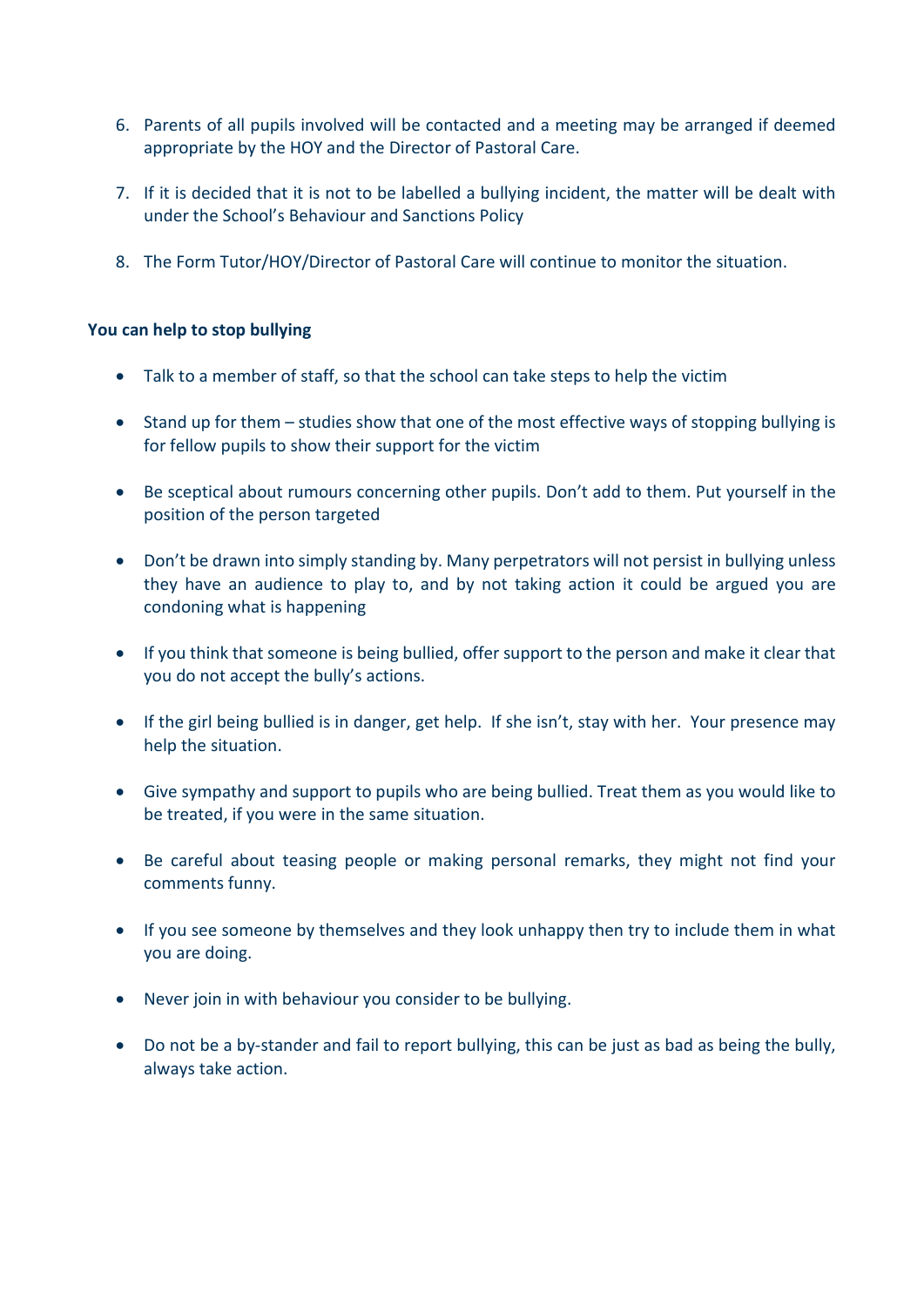#### **Who can I talk to?**

At MSJ there are lots of people you can go to if you are finding something difficult and feel you would like someone to talk to.

#### **You can talk to your:**

- Anti-Bullying Ambassadors
- Form Tutor / Assistant Form Tutor
- Head of Year / Director of Sixth Form
- House Staff/ Director of Boarding
- Health and Wellbeing Centre Staff
- The School Chaplain
- Director of Pastoral Care
- Director of Teaching and Learning
- Deputy Head
- Headmistress
- Anyone else you feel comfortable talking to

#### **You can also talk to your:**

- Anti-bullying Ambassadors
- Form Ambassadors
- House Ambassadors
- Prefects

#### **When you are talking about bullying with an adult, be clear about**

- what has happened;
- how often it this has happened;
- who was involved;
- who saw what was happening;
- where it happened;
- what you have done about it already.

**YOU can help to stop bullying by making sure that you treat people in the way that you would wish to be treated yourself. Within our community the principle of mutual respect and support can help to prevent bullying.**

**Independent Agencies:**

**MSJ's Independent Listener:** mobile number 07342 947932

**Childline**  Freepost 1111 London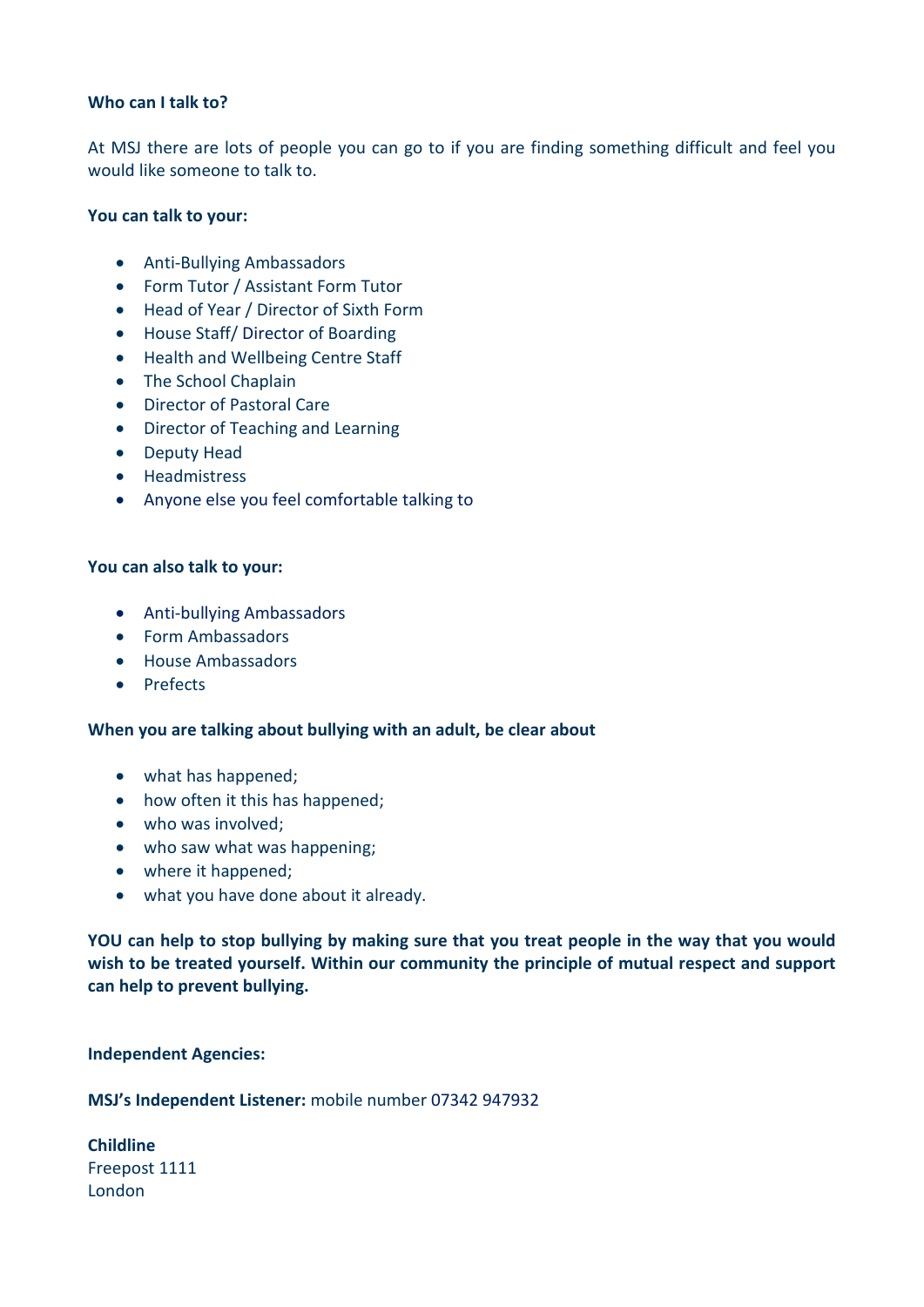N1 OBR Freephone: 0800 1111 24-hour help-line for children and young people in danger or distress or with any problem.

#### **Youthline: 0800 096 1425**

Free (apart from mobiles) confidential helpline for young people, the number will not show up on your parent's phone bill. Mon – Thursday 4pm – 10pm Friday 4pm-7pm http://www.youthlineuk.com/

BBC website 'Bullying' has links to other sources of help and information and interactive sites for children. [www.bbc.co.uk/schools/bullying](http://www.bbc.co.uk/schools/bullying) 

**Bully Online** 

[http://Bullyonline.org](http://bullyonline.org/)

[www.thinkuknow.co.uk](http://www.thinkuknow.co.uk/)

[www.beatbullying.co.uk](http://www.beatbullying.co.uk/)

**Anti-Bullying Pro** has information and advice for young people about bullying.

[www.antibullyingpro.com](http://www.antibullyingpro.com/) @antibullyingpro

#### **Children's Legal Centre**

Telephone: 01206 873 820 (10am-noon 2-5pm Mon-Fri) [www.childrenslegalcentre.com](http://www.childrenslegalcentre.com/)

#### **Kidscape**

[www.kidscape.org.uk/advice/advice-for-parents-and-carers/anti-bullying-parent-advice-line/](http://www.kidscape.org.uk/advice/advice-for-parents-and-carers/anti-bullying-parent-advice-line/) Advice line for parents and children

#### **National Child Protection Helpline (NSPCC)**

Free phone: 0800 800 500 A 24-hour helpline for anyone concerned about a child at risk of abuse (including bullying), including children themselves.

#### **Open Door Youth Counselling**

Offers free short and long term counselling to people under the age of 26 on a range of issues including: relationships, anxiety or depression, bereavement, abuse, self-confidence and other topics. Telephone: 0121 472 2071 [https://www.opendoorcounselling.org.uk](https://www.opendoorcounselling.org.uk/)

**The Samaritans**  Telephone: 08457 909090 [http://www.samaritans.org.uk](http://www.samaritans.org.uk/)